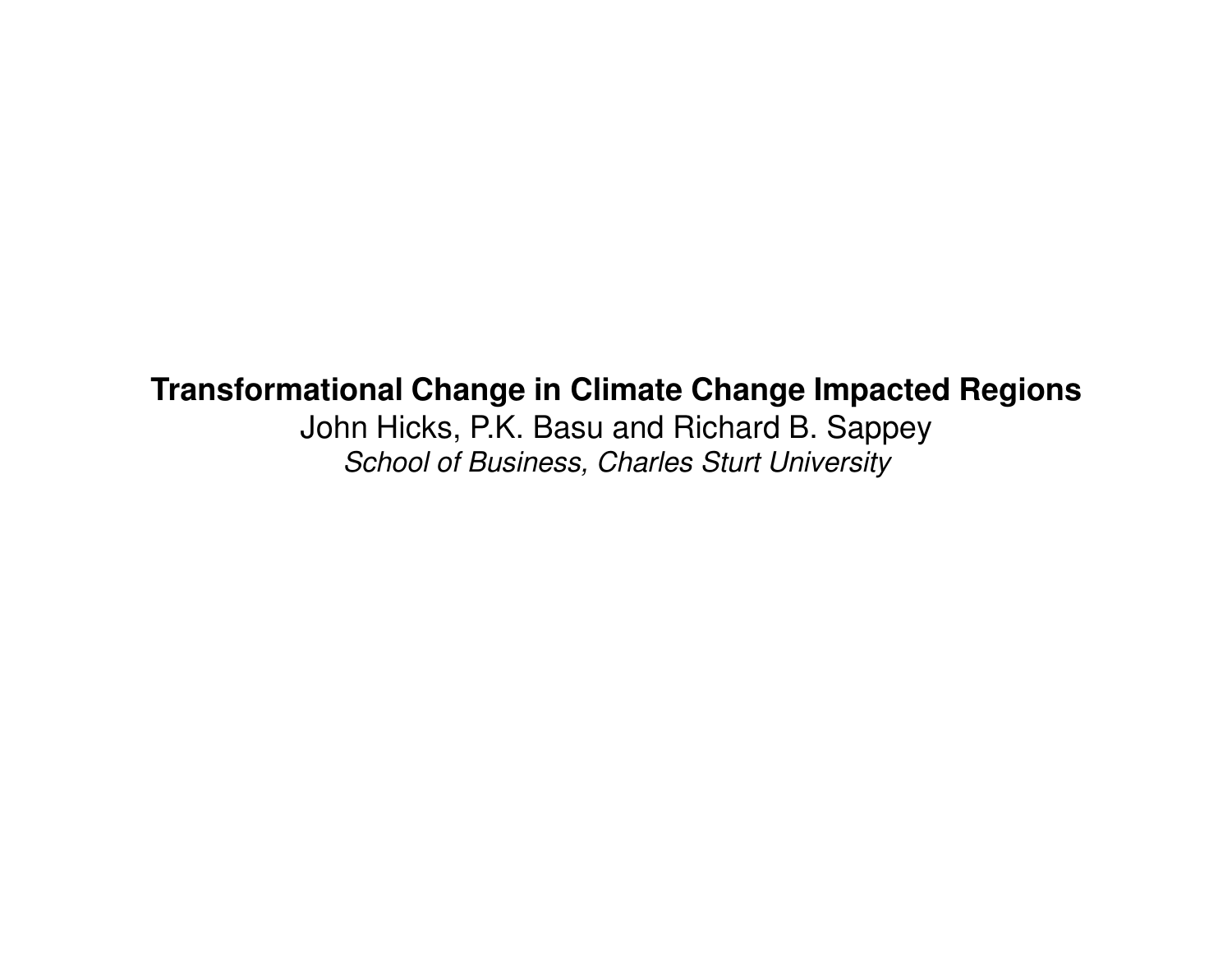## **Table 1: Drought Experience Classification of NSW Statistical Divisions***Source:* ABS (2006a) and NSWDII (various).

| <b>Statistical Division</b> | <b>Drought Classification</b>     |
|-----------------------------|-----------------------------------|
| North Western               | Chronic Drought (CD)              |
| Far West                    | Chronic Drought (CD)              |
| Murrumbidgee                | Drought Prone (DP)                |
| <b>Murray</b>               | Drought Prone (DP)                |
| Richmond-Tweed              | DP Highly Variable (DPHV)         |
| South Eastern               | DP Highly Variable (DPHV)         |
| <b>Northern</b>             | DP Highly Variable (DPHV)         |
| <b>Central West</b>         | DP Highly Variable (DPHV)         |
| <b>Mid-North Coast</b>      | Marginal Drought (MD)             |
| Sydney                      | Marginal Drought (MD)             |
| <b>Hunter</b>               | <b>Marginal Satisfactory (MS)</b> |
| <b>Illawarra</b>            | <b>Marginal Satisfactory (MS)</b> |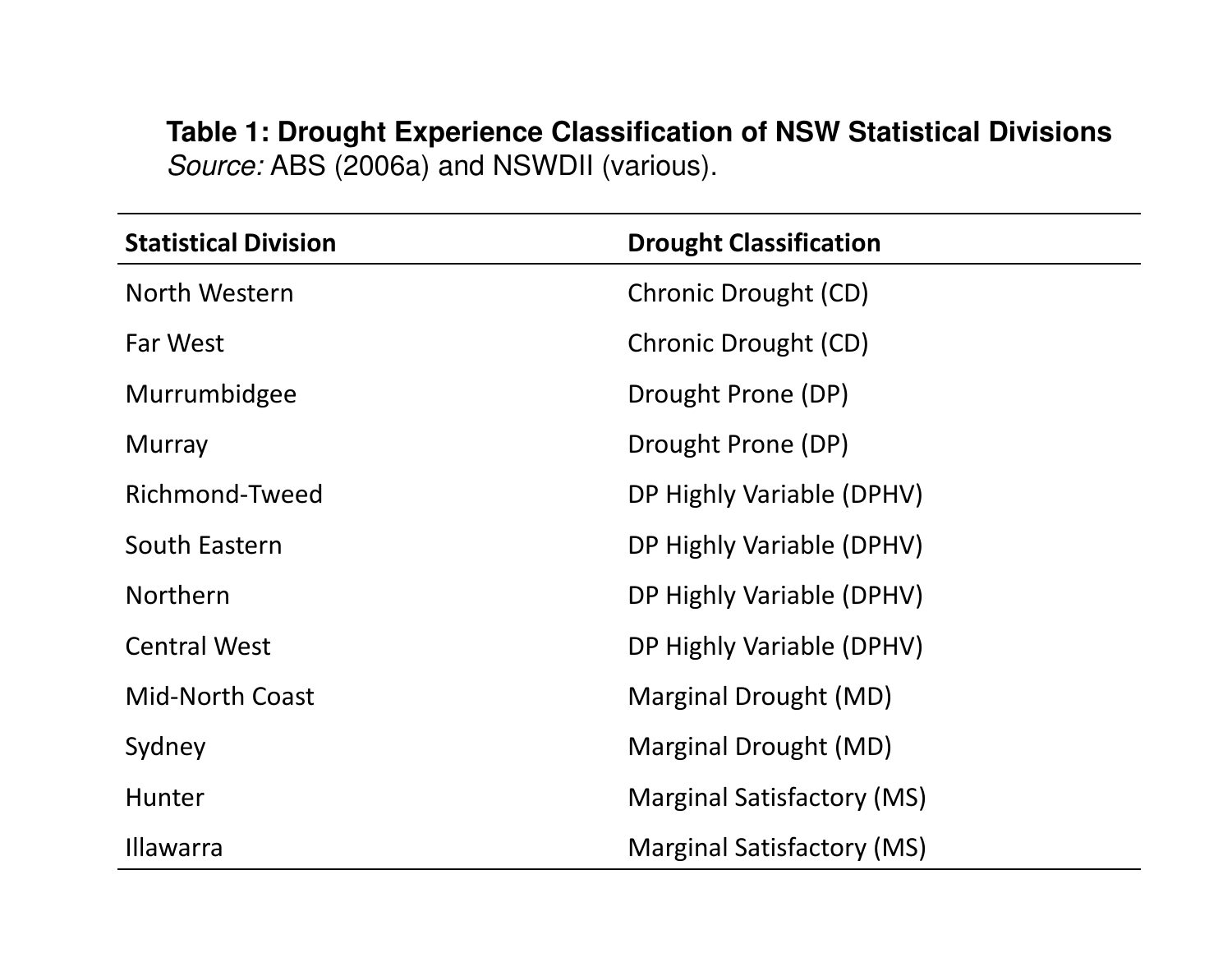#### **Table 2: NSW Employment Structure 1996, 2001 and 2006 (%)**Source: Calculated from ABS (2006b).

|                  | 1996 | 2001 | 2006 |
|------------------|------|------|------|
| Agriculture      | 3.6  | 3.3  | 2.7  |
| Mining           | 0.8  | 0.6  | 0.7  |
| Manufacturing    | 11.5 | 11.0 | 9.6  |
| <b>Utilities</b> | 1.0  | 1.0  | 1.0  |
| Construction     | 6.4  | 6.8  | 7.5  |
| <b>Services</b>  | 73.8 | 75.2 | 76.1 |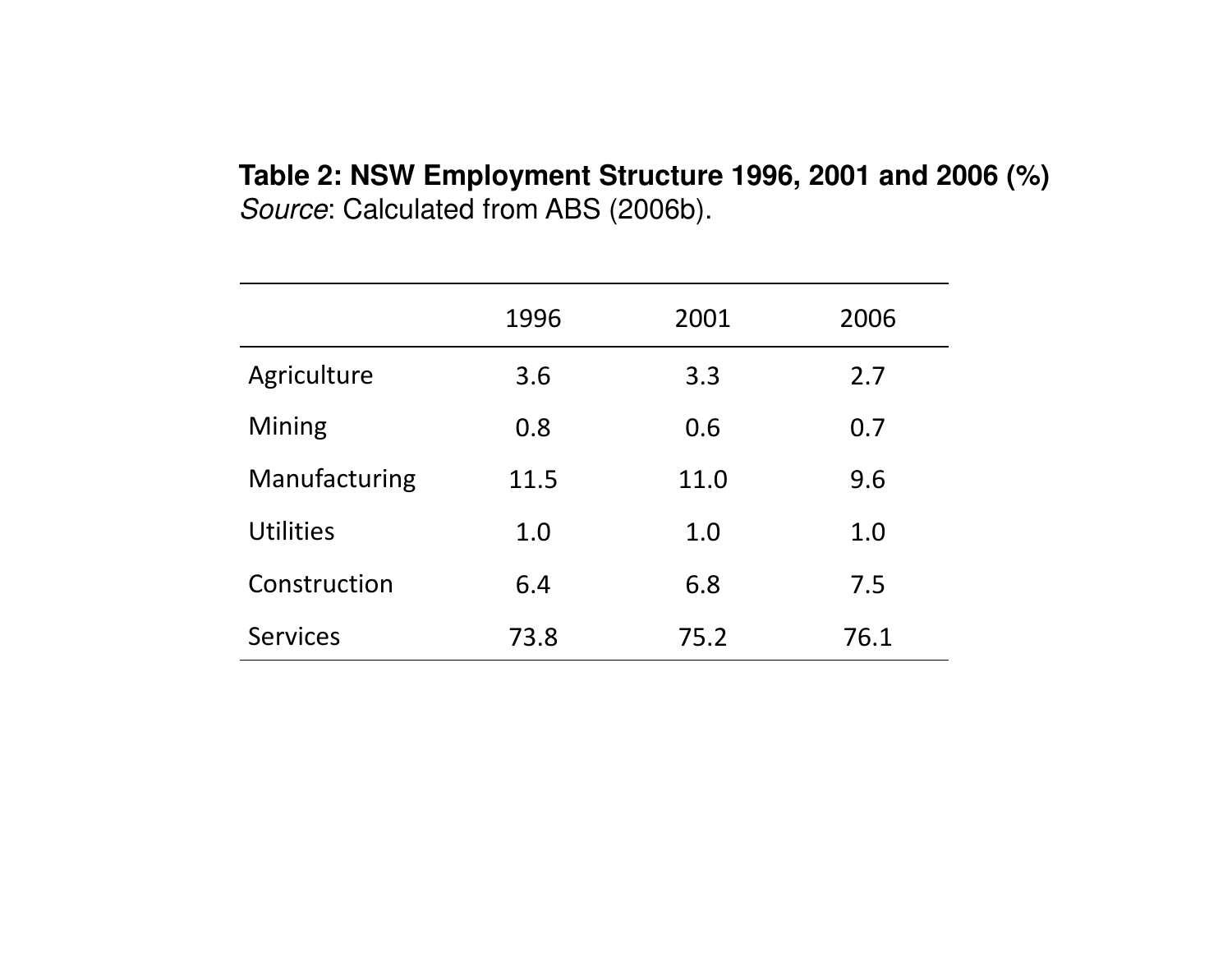# **Table 3: Regional Employment Structure 2001 and 2006**

Source: Calculated from ABS (2006b).

| $2001 (\%)$      | <b>FW</b> | <b>NW</b> | <b>Me</b> | My   | <b>RT</b> | <b>SE</b> | N    | <b>CW</b> |
|------------------|-----------|-----------|-----------|------|-----------|-----------|------|-----------|
| Agriculture      | 9.9       | 19.2      | 16.8      | 17.3 | 7.5       | 10.2      | 19.3 | 14.0      |
| <b>Mining</b>    | 6.7       | 2.2       | 0.1       | 0.1  | 0.2       | 0.3       | 0.4  | 2.6       |
| Manufacturing    | 3.1       | 6.5       | 10.4      | 12.9 | 8.5       | 7.2       | 6.6  | 11.3      |
| <b>Utilities</b> | 2.2       | 0.9       | 1.3       | 1.0  | 0.7       | 1.3       | 0.7  | 1.5       |
| Construction     | 4.7       | 5.1       | 5.2       | 5.4  | 7.2       | 7.1       | 5.1  | 5.6       |
| <b>Services</b>  | 73.4      | 66.1      | 66.2      | 63.3 | 76.0      | 73.9      | 67.8 | 65.1      |
| 2006 (%)         |           |           |           |      |           |           |      |           |
| Agriculture      | 7.5       | 16.4      | 13.2      | 14.4 | 5.6       | 7.9       | 16.9 | 11.9      |
| <b>Mining</b>    | 8.9       | 3.1       | 0.1       | 0.2  | 0.3       | 0.3       | 0.5  | 3.4       |
| Manufacturing    | 3.1       | 5.7       | 11.2      | 11.6 | 7.6       | 6.5       | 7.0  | 9.7       |
| <b>Utilities</b> | 2.5       | 1.2       | 1.3       | 1.1  | 0.8       | 1.4       | 0.9  | 1.6       |
| Construction     | 4.8       | 6.0       | 6.1       | 7.2  | 9.3       | 8.4       | 6.1  | 6.1       |
| <b>Services</b>  | 73.1      | 67.6      | 68.1      | 65.4 | 76.5      | 75.6      | 68.6 | 67.1      |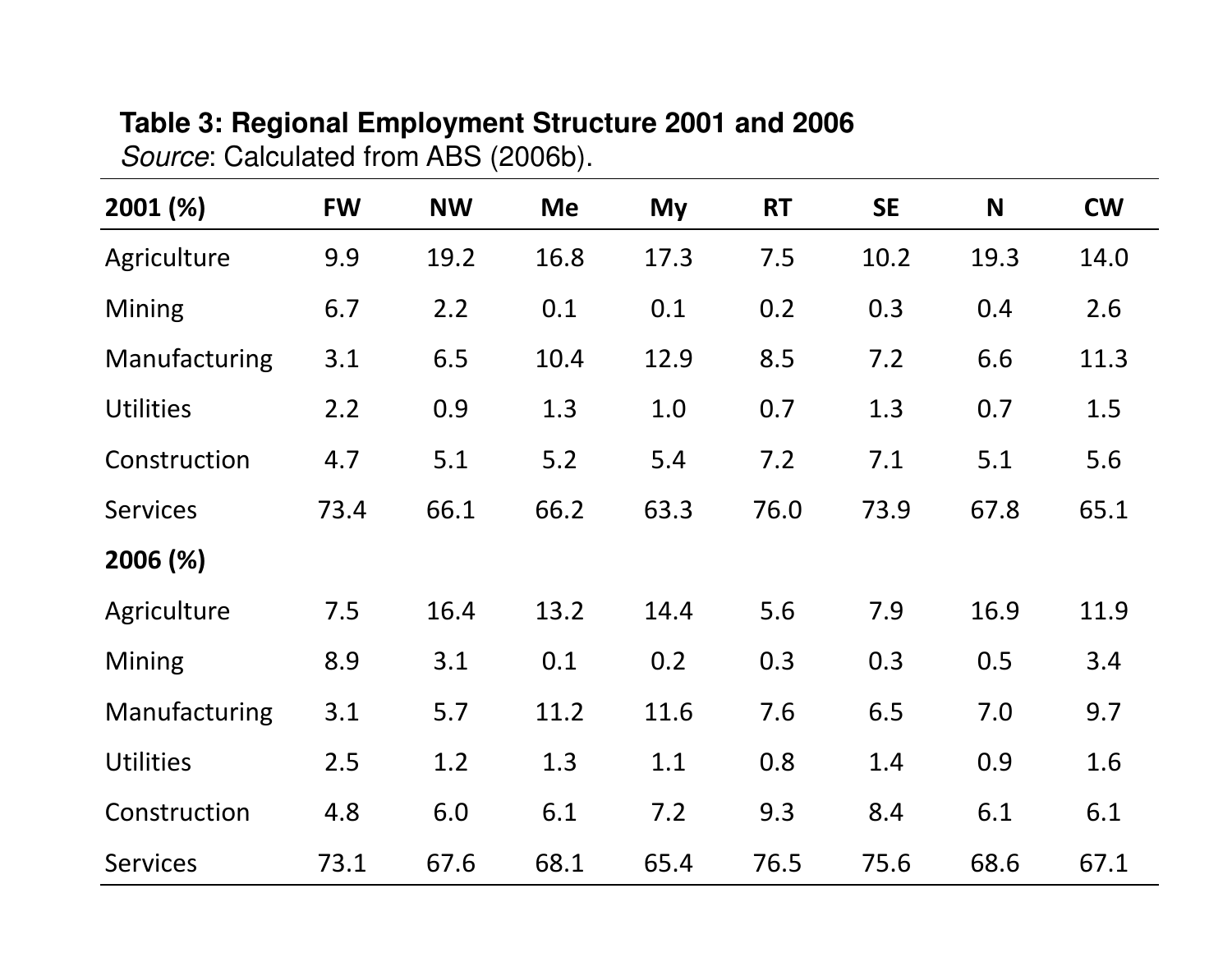Table 4: % Point Changes in Regional Employment Structure 1996, 2001 and 2006 Source: Calculated from Table 3.

| 2001-2006        | <b>FW</b> | <b>NW</b> | My     | <b>RT</b> | <b>SE</b> | N      | <b>CW</b> |
|------------------|-----------|-----------|--------|-----------|-----------|--------|-----------|
| Agriculture      | $-2.4$    | $-2.8$    | $-2.9$ | $-1.9$    | $-2.3$    | $-2.5$ | $-2.0$    |
| Mining           | 2.2       | 1.0       | 0.1    | 0.1       | 0.0       | 0.1    | 0.8       |
| Manufacturing    | 0.1       | $-0.8$    | $-1.3$ | $-0.9$    | $-0.7$    | 0.4    | $-1.5$    |
| <b>Utilities</b> | 0.3       | 0.3       | 0.1    | 0.1       | 0.1       | 0.2    | 0.1       |
| Construction     | 0.1       | 0.9       | 1.8    | 2.1       | 1.3       | 1.0    | 0.5       |
| <b>Services</b>  | $-0.2$    | 1.5       | 2.1    | 0.5       | 1.7       | 0.8    | 2.1       |
| 1996-2006        |           |           |        |           |           |        |           |
| Agriculture      | $-1.7$    | $-3.0$    | $-4.4$ | $-3.1$    | $-3.3$    | $-2.5$ | $-2.1$    |
| Mining           | $-1.2$    | $-0.4$    | 0.1    | 0.0       | $-0.3$    | $-0.1$ | 0.3       |
| Manufacturing    | 0.1       | $-0.3$    | 0.4    | $-1.7$    | $-0.5$    | 0.3    | $-2.0$    |
| <b>Utilities</b> | 0.6       | 0.2       | $-0.4$ | 0.0       | $-0.1$    | $-0.2$ | $-0.1$    |
| Construction     | $-1.8$    | 0.9       | 2.5    | 2.1       | 2.1       | 1.6    | 1.1       |
| <b>Services</b>  | 3.9       | 2.7       | 1.8    | 2.8       | 2.1       | 0.9    | 2.7       |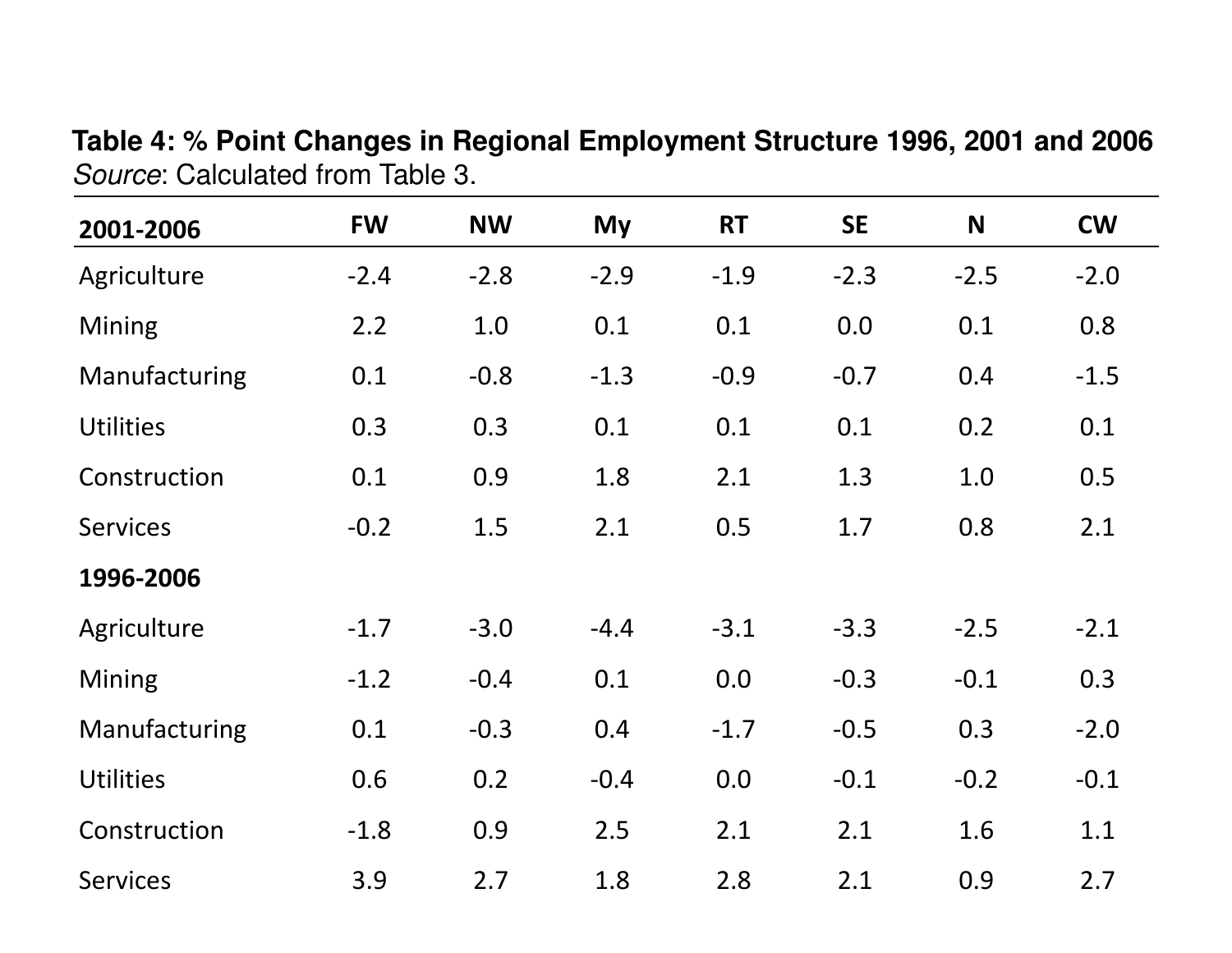$$
CRD_{rS} = \frac{1}{2} \sum_{i=1}^{n} \left| \left( \frac{x_{ir}}{x_r} \right) - \left( \frac{x_i}{x_S} \right) \right|
$$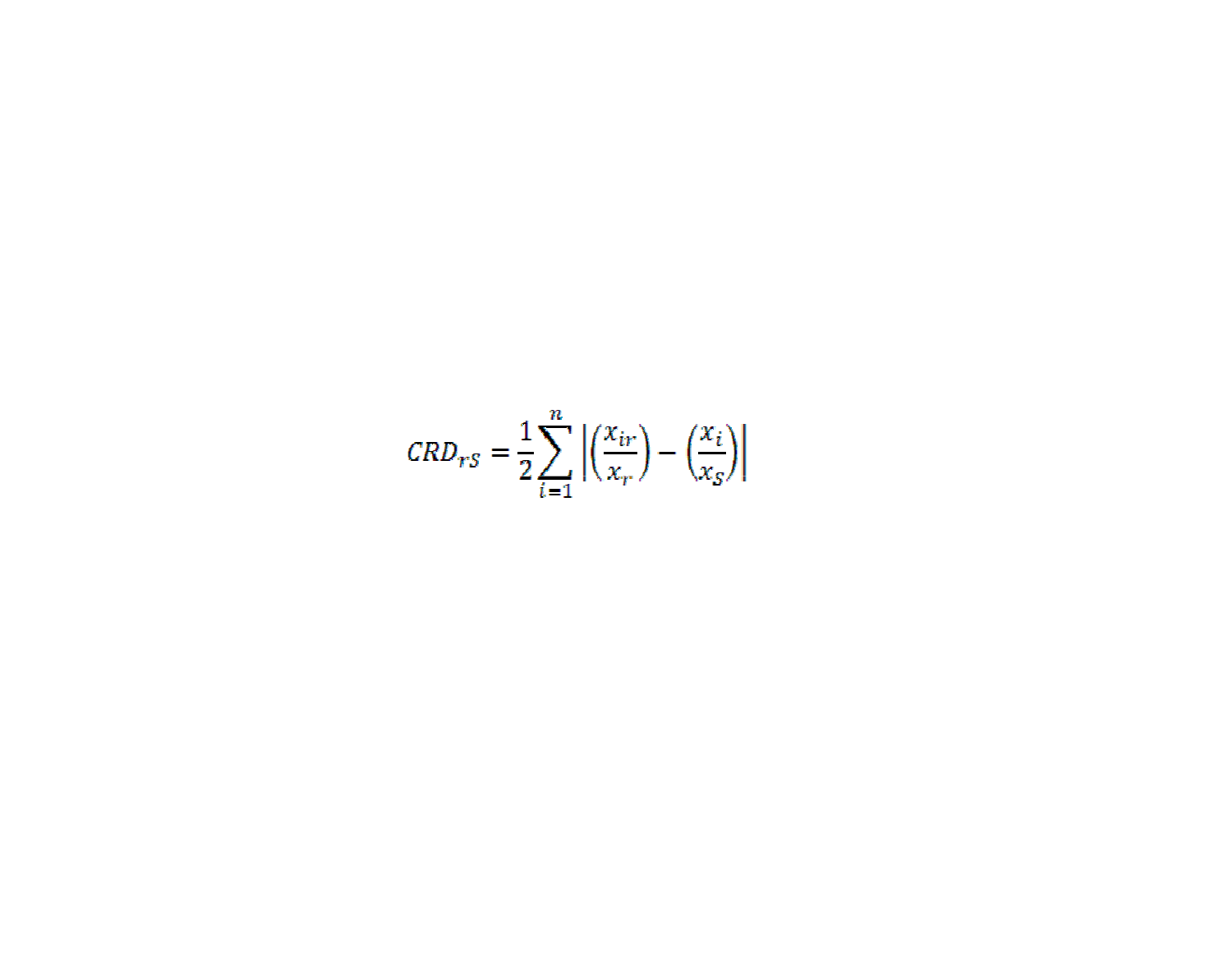$$
CRRS = \frac{\left[\sum_{i=1}^{n} (x_i - \overline{x}_i)^2 / (n-1)\right]^{1/2}}{\overline{x}_i}
$$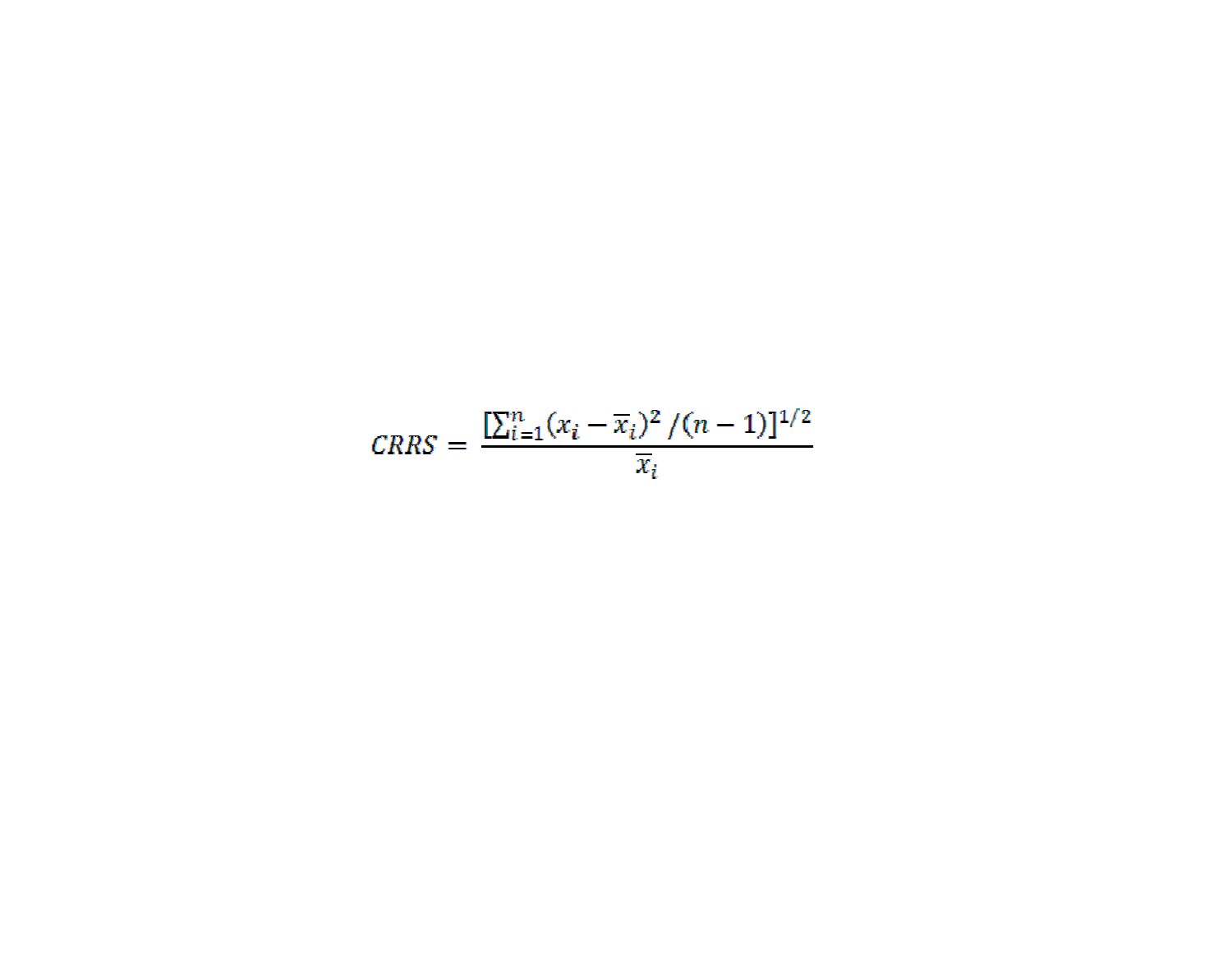## **Table 5: Coefficient of Regional Diversity (CRD)**

*Source:* ABS (2006b)

|            | <b>FW</b> | <b>NW</b> | <b>Me</b> | My       | <b>RT</b> | <b>SE</b> | N        | <b>CW</b> |
|------------|-----------|-----------|-----------|----------|-----------|-----------|----------|-----------|
| 1996       | 0.246     | 0.207     | 0.172     | 0.181    | 0.152     | 0.159     | 0.195    | 0.161     |
| 2001       | 0.254     | 0.193     | 0.169     | 0.176    | 0.146     | 0.158     | 0.188    | 0.156     |
| 2006       | 0.252     | 0.193     | 0.157     | 0.157    | 0.142     | 0.162     | 0.171    | 0.153     |
| Changes    |           |           |           |          |           |           |          |           |
| 1996-2001  | 0.007     | $-0.014$  | $-0.002$  | $-0.005$ | $-0.006$  | $-0.001$  | $-0.007$ | $-0.005$  |
| 2001-2006  | $-0.002$  | 0.000     | $-0.012$  | $-0.019$ | $-0.004$  | 0.004     | $-0.017$ | $-0.003$  |
| 1996-2006  | 0.005     | $-0.014$  | $-0.014$  | $-0.024$ | $-0.009$  | 0.003     | $-0.024$ | $-0.008$  |
| Population |           |           |           |          |           |           |          |           |
| 1996       | 22031     | 111230    | 147294    | 110524   | 219329    | 197943    | 172395   | 170899    |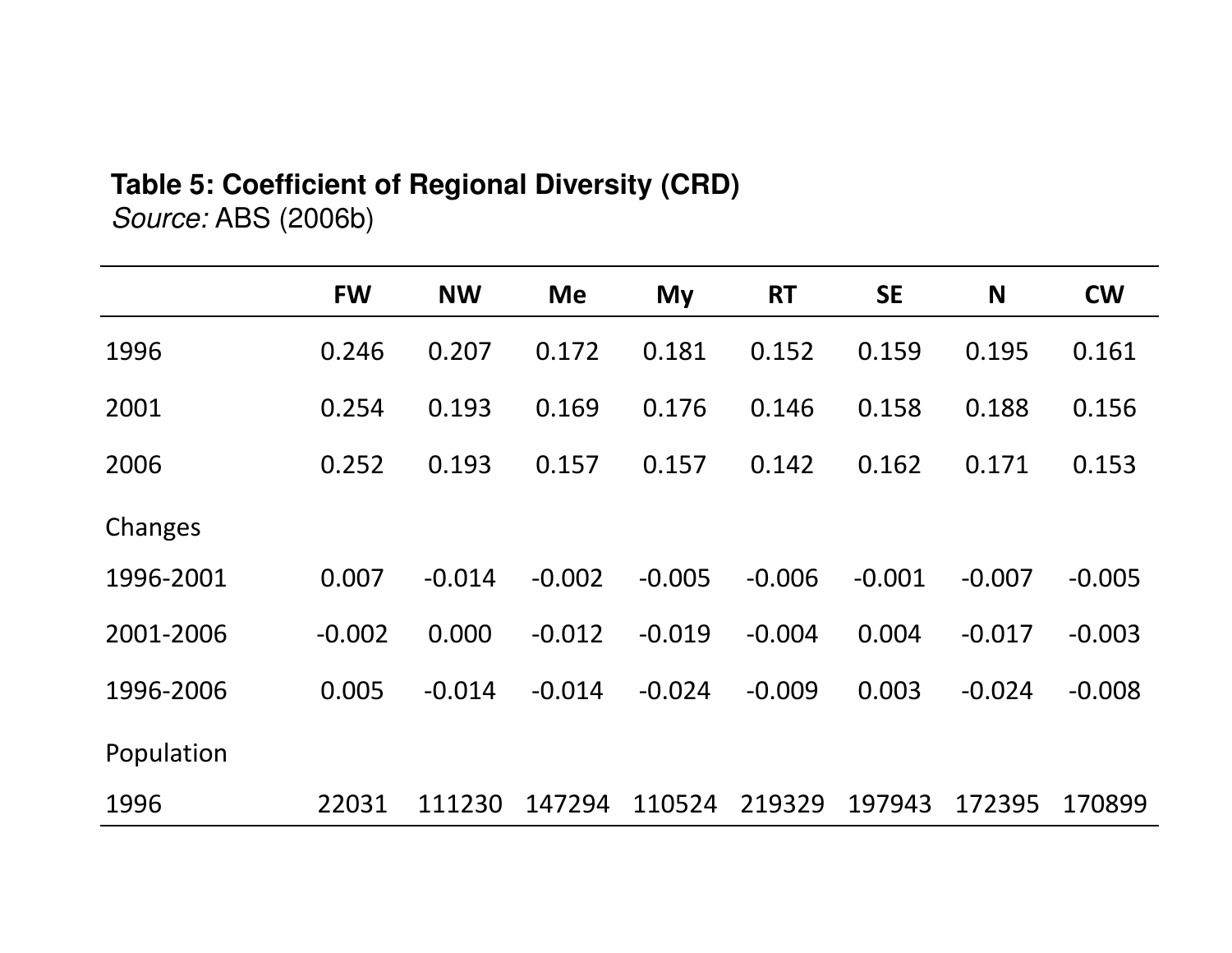## **Table 6: Coefficient of Relative Regional Specialisation (CRRS)**Source: ABS (2006b)

|           | <b>FW</b> | <b>NW</b> | <b>Me</b> | <b>My</b> | <b>RT</b> | <b>SE</b> | N        | <b>CW</b> |
|-----------|-----------|-----------|-----------|-----------|-----------|-----------|----------|-----------|
| 1996      | 0.754     | 0.875     | 0.842     | 0.909     | 0.726     | 0.676     | 0.903    | 0.764     |
| 2001      | 0.703     | 0.896     | 0.874     | 0.921     | 0.809     | 0.752     | 0.921    | 0.780     |
| 2006      | 0.768     | 0.859     | 0.872     | 0.928     | 1.035     | 0.946     | 0.904    | 0.785     |
|           |           |           |           |           |           |           |          |           |
| Changes   |           |           |           |           |           |           |          |           |
| 1996-2001 | $-0.050$  | 0.021     | 0.032     | 0.013     | 0.083     | 0.076     | 0.018    | 0.016     |
| 2001-2006 | 0.064     | $-0.038$  | $-0.002$  | 0.006     | 0.226     | 0.195     | $-0.017$ | 0.005     |
| 1996-2006 | 0.014     | $-0.017$  | 0.030     | 0.019     | 0.309     | 0.271     | 0.001    | 0.021     |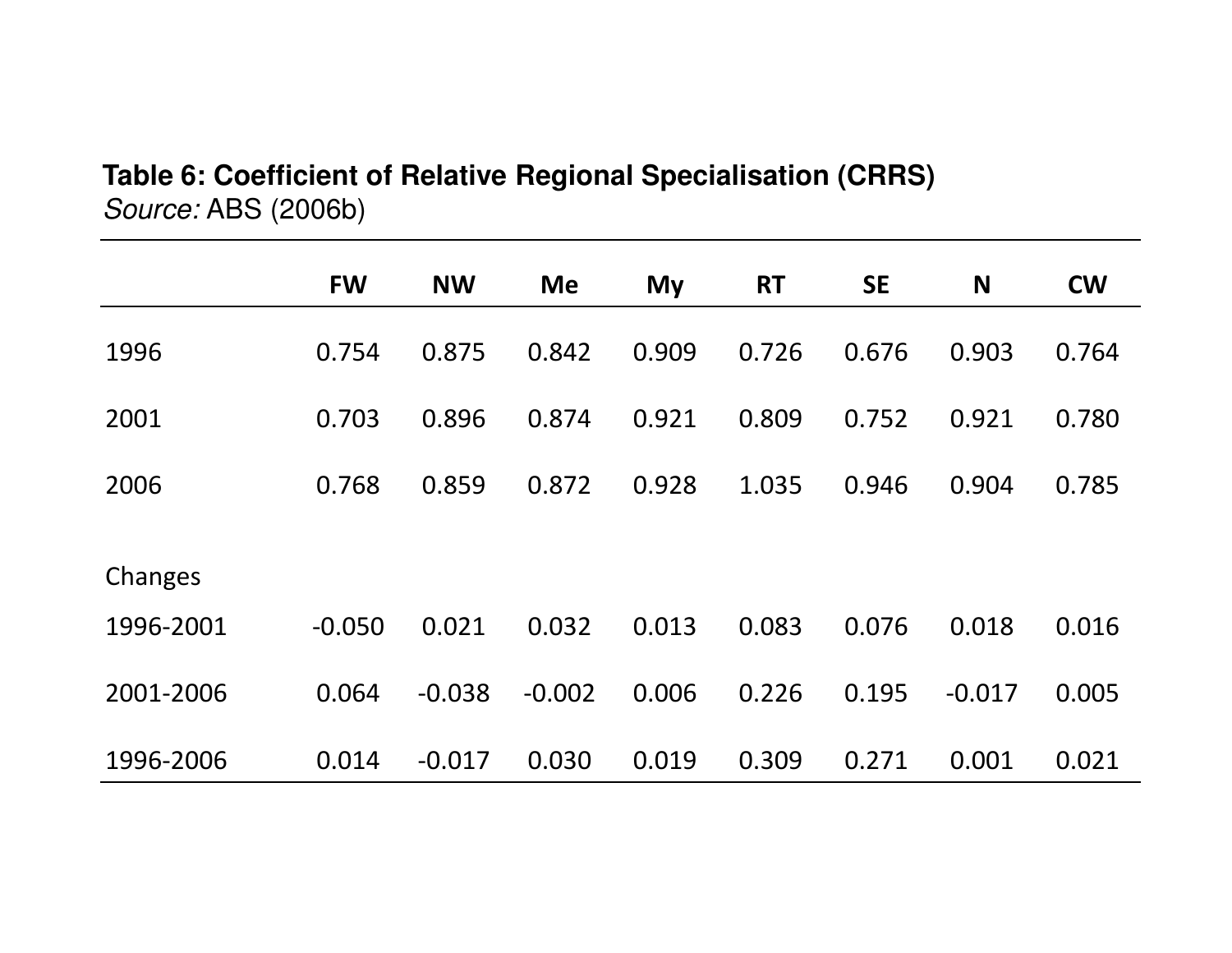## **Table 7: Share of NSW Employment**

Source: Calculated from ABS (2006b).

#### Statistical

| <b>Division</b>     | 1996  | 2001  | 2006  |
|---------------------|-------|-------|-------|
| <b>Far West</b>     | 0.003 | 0.003 | 0.003 |
| North West          | 0.018 | 0.017 | 0.016 |
| Murrumbidgee        | 0.024 | 0.023 | 0.023 |
| Murray              | 0.018 | 0.017 | 0.017 |
| Richmond-           |       |       |       |
| Tweed               | 0.027 | 0.027 | 0.030 |
| South Eastern       | 0.028 | 0.028 | 0.030 |
| Northern            | 0.027 | 0.026 | 0.025 |
| <b>Central West</b> | 0.027 | 0.026 | 0.025 |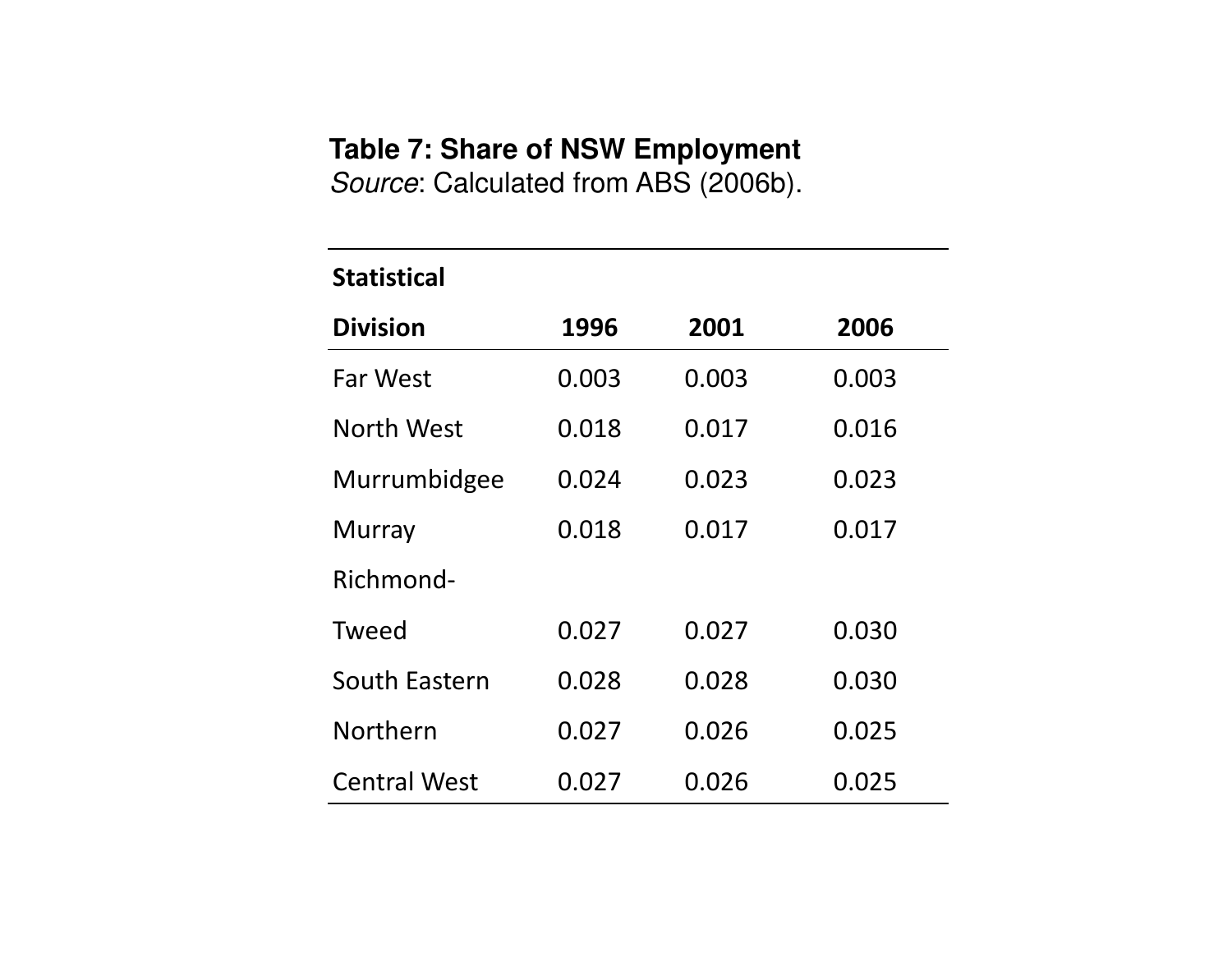$$
Bx_{ir} = \left(\frac{x_{ir}}{x_r} - \frac{x_{is}}{x_s}\right)e_r
$$

$$
TBx_r = \sum_{i=1}^n Bx_{ir}
$$

$$
xM_r = \frac{x_r}{TBx_r}
$$